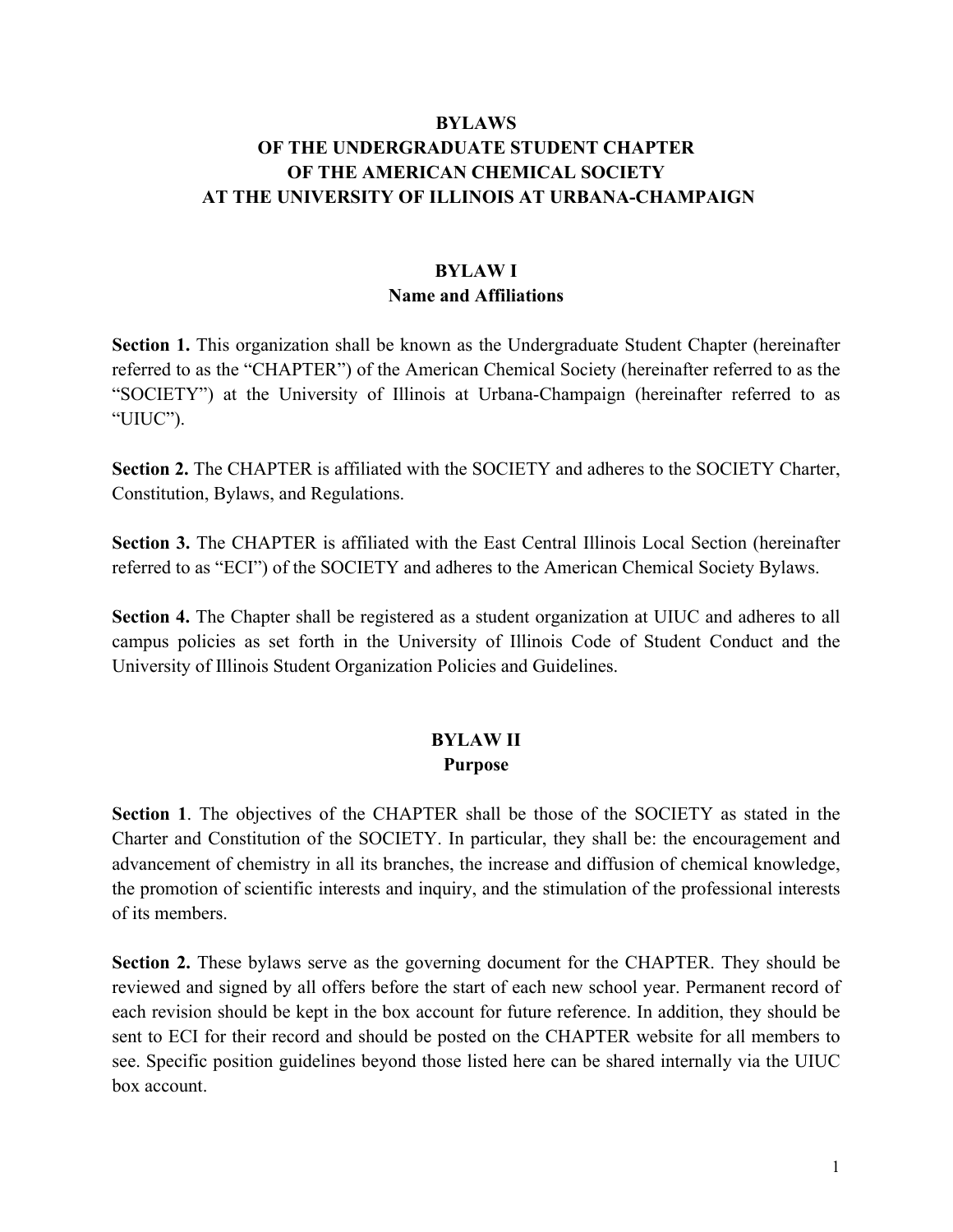**Section 3.** The CHAPTER is organized exclusively for charitable, educational, and scientific purposes.

## **BYLAW III Membership**

**Section 1.** Members shall have such rights and privileges as are accorded them by the Constitution and Bylaws of the SOCIETY and ECI.

**Section 2.** The members of the CHAPTER must be currently enrolled students at UIUC.

**Section 3.** Students may become CHAPTER members by application and the payment of dues. It is encouraged that they also become members of the SOCIETY, although it is not necessary.

**Section 4.** Members are considered as "active" after fulfilling a minimum of three events, one in each category: professional, social, and outreach.

**Section 5.** Each member is entitled to one vote during open elections. In addition, members are entitled to all services of the organization and participation in all open administrative events.

# **BYLAW IV Officers and Responsibilities**

**Section 1.** All officers of the CHAPTER must be members of the National SOCIETY.

**Section 2.** At minimum, the officers shall consist of: faculty advisor, president, secretary, and treasurer. All remaining positions may be filled according to the current needs of the CHAPTER.

**Section 3.** The officers shall be the governing body of the CHAPTER and as such shall have full power to conduct, manage, and direct the business and affairs of the CHAPTER in accordance with the Constitution and Bylaws of the SOCIETY and ECI as well as these CHAPTER bylaws.

**Section 4.** The duties of the officers shall be such as usually pertain to their offices, together with those required by these bylaws and by the Constitution and Bylaws of the SOCIETY and ECI, and such other duties as may be assigned to them by the officers.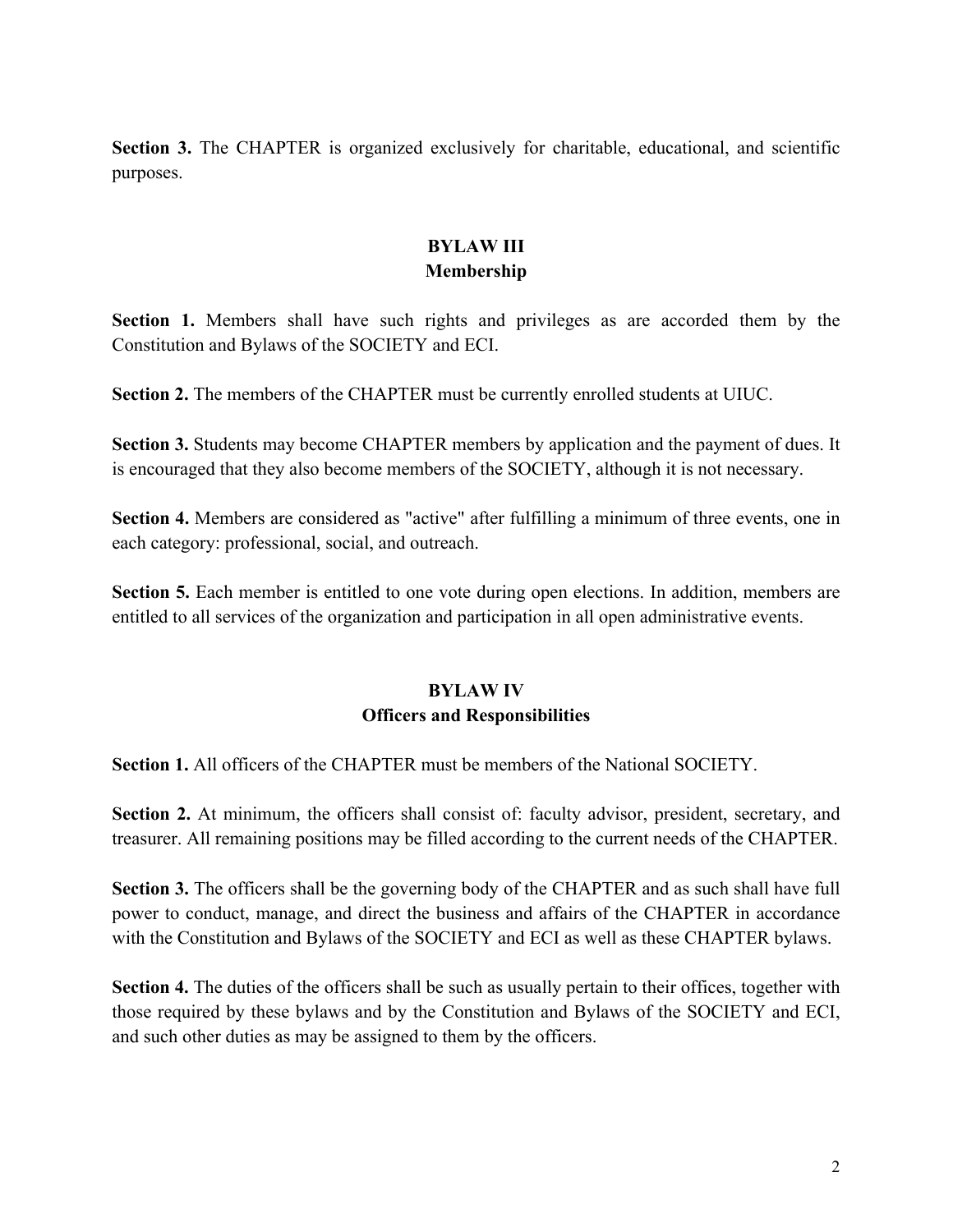- a. **Faculty Advisor.** The faculty advisor is responsible for keeping continuity in the group and ensuring that the CHAPTER completes important milestones. The faculty advisor also serves as a resource for advice and as a liaison between the CHAPTER and the ECI board or UIUC faculty.
	- i. **Bylaw Renewal.** Each year, the new officer board needs to review the current bylaws. The faculty advisor should ensure that this happens before the school year begins. Changes and revisions can be made each year, and after the board and faculty advisor agree on the final bylaw version, all officers must sign the document to agree to their responsibilities. The signed form must be kept for permanent record.
	- ii. **Semester Events.** Also before the semester starts, the faculty advisor should make sure that the president has completed a summary of all semester events (with dates, times, and locations finalized). These events should be discussed and the faculty advisor should offer help with any events that need faculty supervision *(i.e. bus rentals, outreach*) event dry runs, chemical ordering, faculty communication, etc.).
	- iii. **Chapter Meetings.** It is important to the members of the CHATPER to see the faculty advisor from time to time. CHAPTER meetings also serve as an update for the faculty advisor about the current group activities. The faculty advisor should go to these meetings as often as possible and ask for an email update when they cannot attend.
	- iv. **Item Storage.** The faculty advisor is responsible for providing a permanent and easily accessible place for the storage of CHAPTER items.
	- v. **Permanent Records.** A UIUC box account is necessary for the storage of important materials and record keeping for the CHAPTER. The faculty advisor should send reminders at the end of each semester to upload important materials and check that this has been completed before the outgoing board leaves.
	- vi. **Yearly Reports.** The faculty advisor should help the president keep track of the National ACS yearly report deadline. In addition, the faculty advisor should request the completed report approximately two weeks prior to the due date to check for errors and ensure that the president has enough time to submit the report after editing it. If the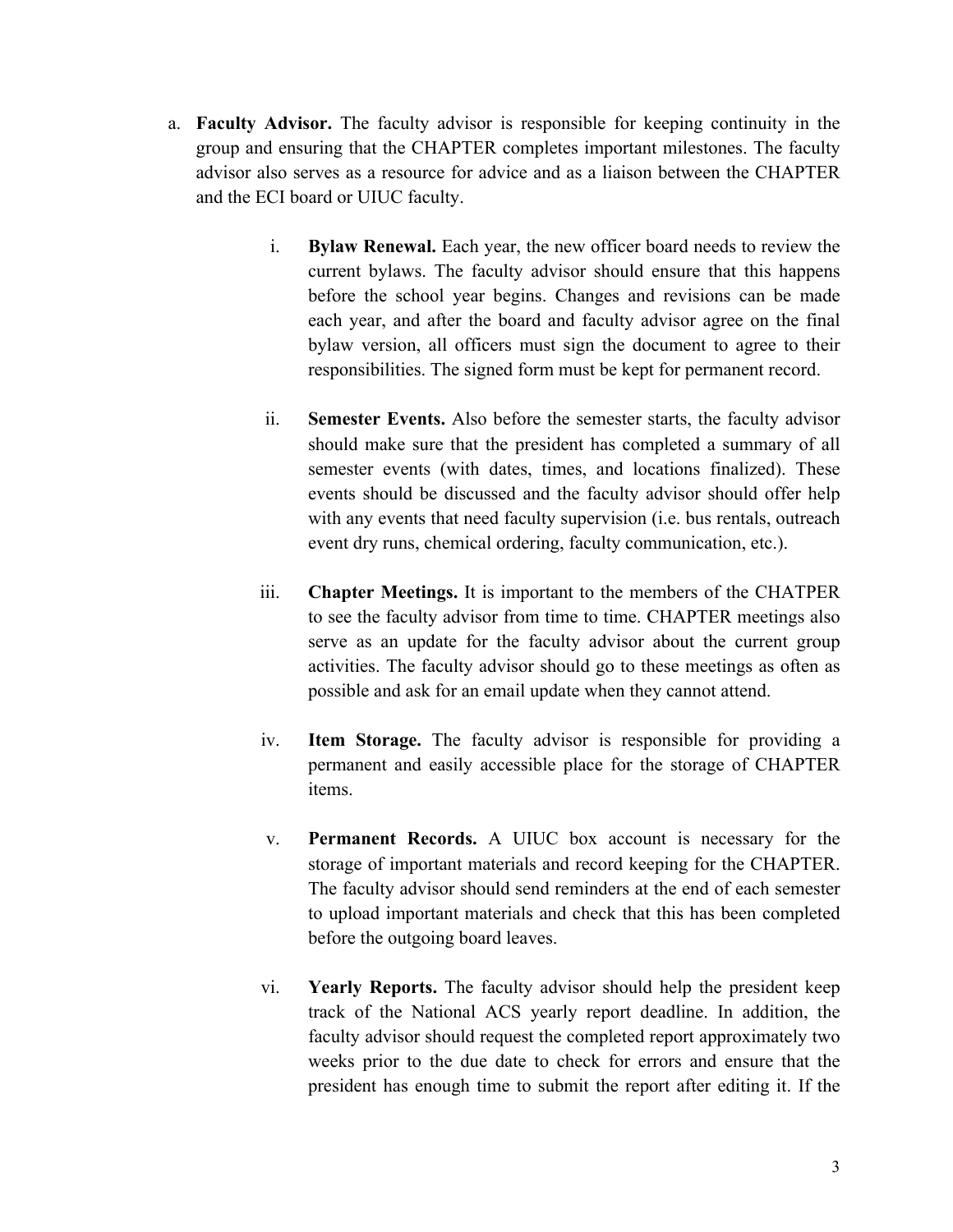president does not meet this two week deadline, the faculty advisor should work with the president to resolve the issue and fill out the report as soon as possible.

- b. **President.** Responsible for the completion of all CHAPTER duties, whether they are delegated to others or done by him/herself. This includes RSO registration, grant applications, room reservations, and CHAPTER reports to the National SOCIETY. The president must be an active, paid member of the SOCIETY.
	- i. **Governance.** The main job of the president is to direct section activities and to supervise the completion of all other officers' duties, distributing responsibilities to other officers as needed. Most activity planning and duties of the RSO will be delegated to the respective positions, however it is the President's responsibility that these tasks get completed. This means reminding members, setting deadlines, and allowing ample time for completion of tasks.
	- ii. **RSO Re-registration.** This is due yearly in early September, however the primary application should be submitted by the end of May to give ample time for completion of compass quizzes. Re-registration is completed using UofIConnections and instructions can be found on the RSO website. Compiled answers for presidents and treasurer quizzes should be uploaded to the ACS drive after each year.
	- iii. **Authorized Agents.** Authorized agents can act on the behalf of the CHPATER as a registered student organization. Typically, the three authorized agents are the advertising chair, the vice president, and the meeting chair. Authorized agents are changed by first having the member accept a sent invitation to join ACS on UofIConnections. Then, the President must edit their position in the system to officially change the name.
	- iv. **Room Reservations.** Reservations are made at the RSO Office (2nd floor of the Union) by filling out a room reservation sheet. Only authorized agents and the president may file room requests. Fall semester rooms should all be requested before summer break and spring semester rooms should be requested before winter break. Typically, the rooms requested are those in the back hallway of Noyes.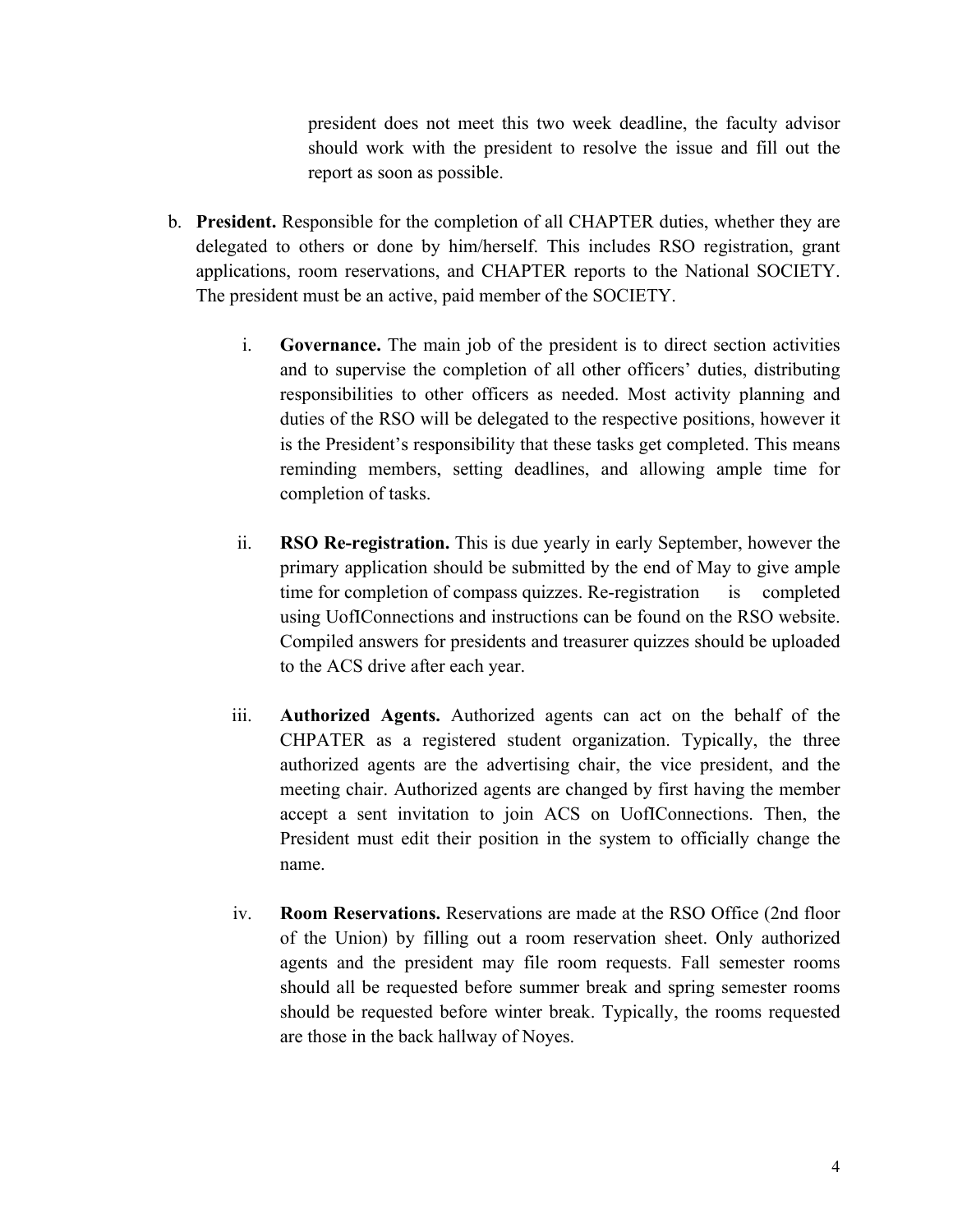- v. **Grant Applications.** ACS Undergraduate Grants can be found on the National SOCIETY website. In addition, the CHAPTER may apply for funding each semester through ECI. The deadlines of these grants vary, and applications should be completed with the help of the treasurer.
- vi. **Chapter Reports.** Reports are submitted by the end of May to at the ACS student chapter website: www.studentchaptersonline.acs.org. The active president must be a member of the National SOCIETY in order to log on and submit a chapter report. The report will require information on the chapter, a list of events, a budget summary, and other questions. It is advisable to finish the report at least two weeks early to allow time for faculty advisor review and unexpected submission difficulties.
- c. **Vice President.** The main duties include the organization of events dealing with professional development and networking. In addition, the vice president is responsible for providing support to the president and all other members on the executive board. The vice president must be able to complete the tasks of the president in the event that they are not able to attend or organize an event. The vice president must be an active, paid member of the SOCIETY.
	- i. **Chemistry Café.** The vice-president is responsible for organizing and running the Chemistry Café, which is a biweekly event hosted by the CHAPTER in which students are given the opportunity to gain exposure to current research of our faculty or others in a casual environment. It also gives members an opportunity to network with professors and gain an understanding about how undergraduate research can benefit undergraduate students. It is held at the Espresso Royale on Goodwin and Oregon across from RAL, approximately every other Sunday for one hour. Coffee is provided by the Student Chapter. For a successful event, the vice president must: establish a schedule and invite research professors early, follow up with scheduled professors at least one week prior to the event date to obtain to the paper(s) to be discussed at the event, email out the paper to the CHAPTER, print copies of the papers to bring to the event, arrive early to claim the seating area and purchase a box of coffee, pass around sign in sheet, facilitate the meeting, and send a thank you email to the professor after the meeting.
	- ii. **Field Trips.** The vice president is responsible for the organization of one field trip to take place every semester. This could include a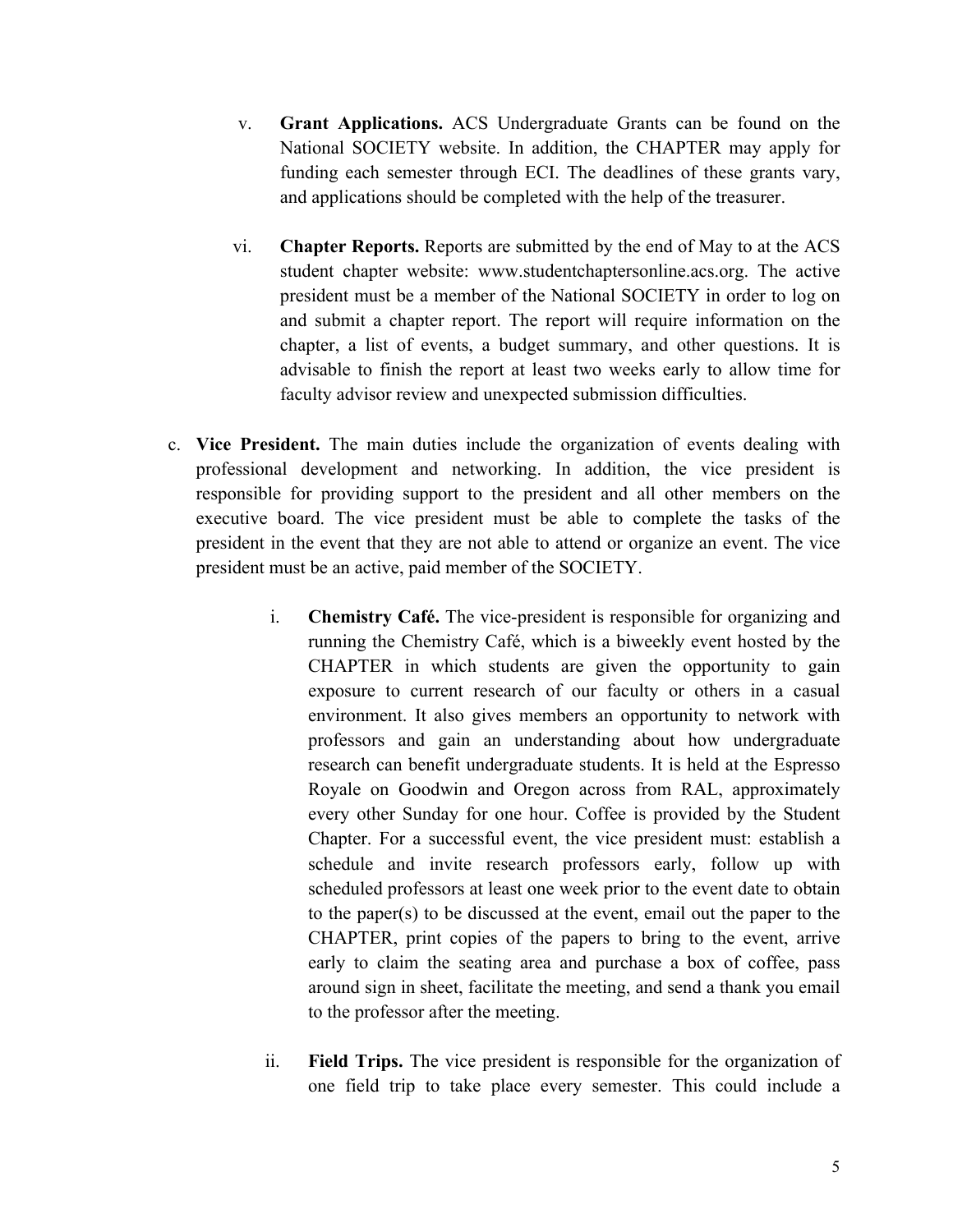chemistry-related museum, research facility, industry, teaching institution, regional ACS meetings, or anything else that would benefit the members of the CHAPTER. The facility/company to visit should be planed early and discussed often at officer meetings. The secretary should assist in distributing sign-up sheets to members and advertising for the event. The faculty advisor should help organize transportation and must approve final plans. In addition, it is necessary to send a thank you email the company representative on behalf of the **CHAPTER** 

- iii. **Supporting Roles.** The vice president should provide full support to the president in regards to completion of all officer duties. Most of the event planning and duties (besides the two listed above) will be delegated to the respective officers. However, the vice president should be aware of all events in preparation for the event that the president is unable to attend.
- d. **Secretary.** It is the secretary's responsibility to keep records for the CHAPTER and notify the members of all events and opportunities. All documents must be uploaded into the box for permanent records before the end of the current school year. The secretary must be an active, paid member of the SOCIETY.
	- i. **Member Points.** Obtain attendance at every meeting and event (even closed officer meetings) by recording each person's full name (first and last) and netID. The attendance must then be transferred to a member points list (via a google excel sheet). The member points sheet should include: netID, first name, last name, paid member, active member, total points, points in each section, and their attendance at each event. This document must be linked to the website for all members to view. In addition, it must be uploaded to the box account before the end of the school year for permanent record.
	- ii. **Membership Records.** The secretary is responsible for keeping track of paid and active membership for all members. After paying CHAPTER dues, the secretary must mark the student as a paid member on the member points excel sheet. In addition, the secretary must keep track of total points, and points within each event category on the member points list. This can be done directly on the list because it will be saved and uploaded to the box already.
	- iii. **Minutes.** Secretary must record minutes during every officer planning meeting. The final version of these minutes should be emailed out to the officer board within 24 hours of meeting adjournment. These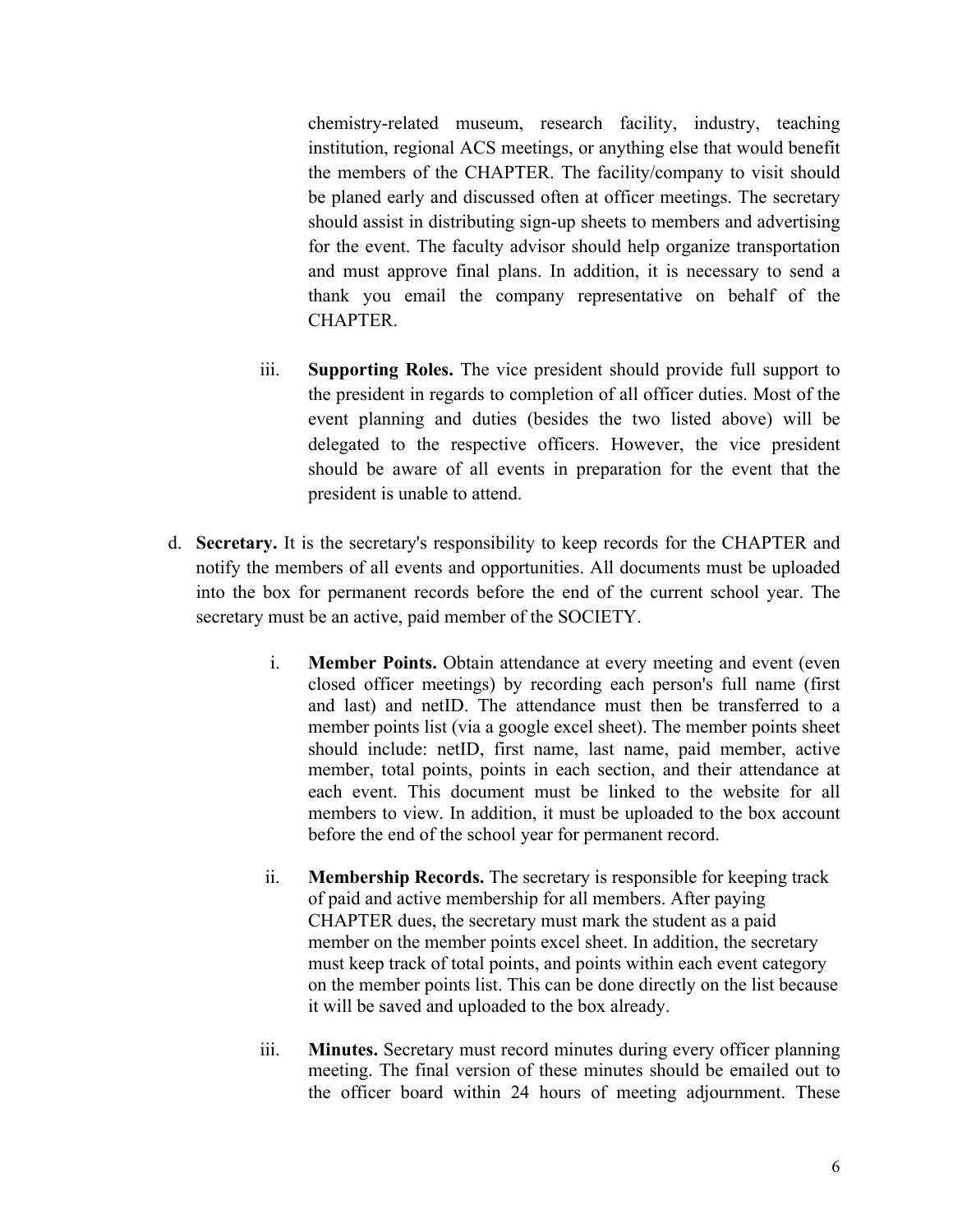minutes must be uploaded to the box account before the end of the school year for permanent record.

- iv. **Section Correspondence.** The secretary is responsible for sending bimonthly newsletters to all members. In addition, the secretary must send out all other official correspondence that is deemed necessary by the officer board. The secretary serves as the liaison for all open ECI board meetings and should attend whenever possible.
	- v. **Listserv.** The secretary is responsible for managing the organization email list. This includes removing people that ask to be removed and updating the emails after each event.
- e. **Treasurer.** The treasurer is responsible for the RSO checking account and first financial bank account. This includes approving reimbursements for club members, depositing money that is earned, summarizing monthly expenditures and earnings, and compiling a final report at the end of the academic year.
	- i. **RSO Re-registration.** This is due yearly in early September, however the primary application should be submitted by the end of May to give ample time for completion of compass quizzes. Re-registration is completed using UofIConnections and instructions can be found on the RSO website. Compiled answers and tips for presidents and treasurer quizzes should be uploaded to the ACS drive after each year. In addition, either before leaving or summer or after returning, it is required that the treasurer attends a Treasurers' Workshop that is provided by the Union. More information about the workshops can be found on the Union website or at the RSO office.
	- ii. **Reimbursements.** It is the treasurer's responsibility to ensure that all officers and members get reimbursed for approved expenses. Through the RSO office, the disbursement voucher must be submitted in order to give reimbursements and all of the necessary forms can be found on the RSO website. For reimbursements that are made through ECI, a receipt and description of the expense must be sent to the ECI treasurer along with a name and address for the person being reimbursed. Jenny Cox can be contacted for reimbursements through the external bank account.
	- iii. **Deposits.** Depositing money to the RSO account can be done at the cashier's office in 100 Henry Administration Building. There are deposit slips, cash wrappers, and coin rolls available for use there. If you have any questions on depositing money, more information can be found in the RSO handbook or by stopping in at the cashier's office.
	- iv. **Monthly Budget Reports.** The treasurer must present monthly summaries to the CHAPTER officers during the officer meetings. These summaries should include a list of expenses from the current month as well as an expenditures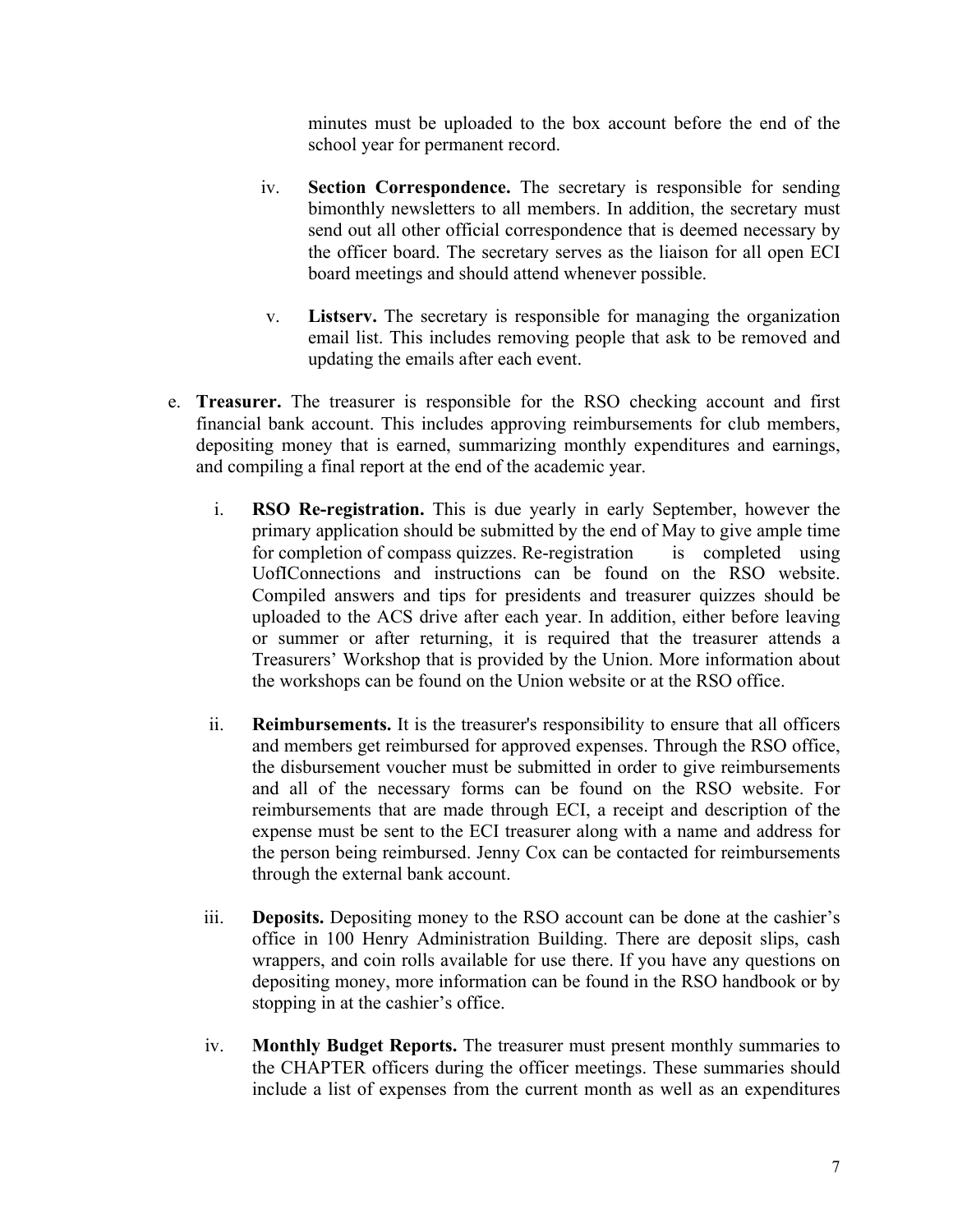and earnings comparison to the previous month. The account information request form can be used to request a balance and transaction log of the RSO account. Jenny Cox can be contacted for a summary of the external bank account.

- v. **Grant Applications.** It is the responsibility of the treasurer to search for potential grants for the CHAPTER and keep track of deadlines. ACS Undergraduate Grants can be found on the National SOCIETY website. In addition, the CHAPTER may apply for funding each semester through ECI. All completed grant applications (awarded or not) should be uploaded to the box account for permanent record.
- vi. **Final Budget Report.** The treasurer must compile all monthly reports into a summary at the end of the academic year. This must also be presented to the faculty advisor and uploaded to the box account for permanent record.
- f. **Meeting Chair.** The meeting chair is responsible for all tasks relevant to holding invited lecture and chapter meetings. The lectures and chapter meetings will each be held once a month, but alternating every two weeks. Organization of these meetings includes setting dates/times, reserving rooms, inviting speakers, advertising, purchasing refreshments, and holding the meeting.
	- i. **Chapter Meetings.** Chapter meetings are held monthly to give members an overview of the current events in the group and the dress code is business casual. Introductory meetings in August and January include an overview of the group via powerpoint presentation and a summary the events for the semester. All officers must be present if they are able, as well as the faculty advisor. The introductory meetings may be combined with an ice cream social or a barbecue event. All other chapter meetings during the semester will follow the same format.
	- ii. **Lectures.** Two general meetings and one green chemistry lecture are held every semester. All meetings are structured as an hour-long lecture and must be held approximately two weeks away from each chapter meetings. Typically, the speakers are professors on campus. However it is also possible to invite professors from different schools, staff from industry, staff in the School of Chemical Sciences at UIUC, etc. External speakers may or may not need to have their travel and expenses reimbursed. If this is the case, the meeting chair may work with the treasurer to apply for a grant or request funding from ECI. After each
- g. **Outreach Chair.** The outreach chair oversees the execution of outreach projects and events for the CHAPTER, which largely focus on high school outreach in collaboration with ECI. The outreach chair is responsible for setting event dates,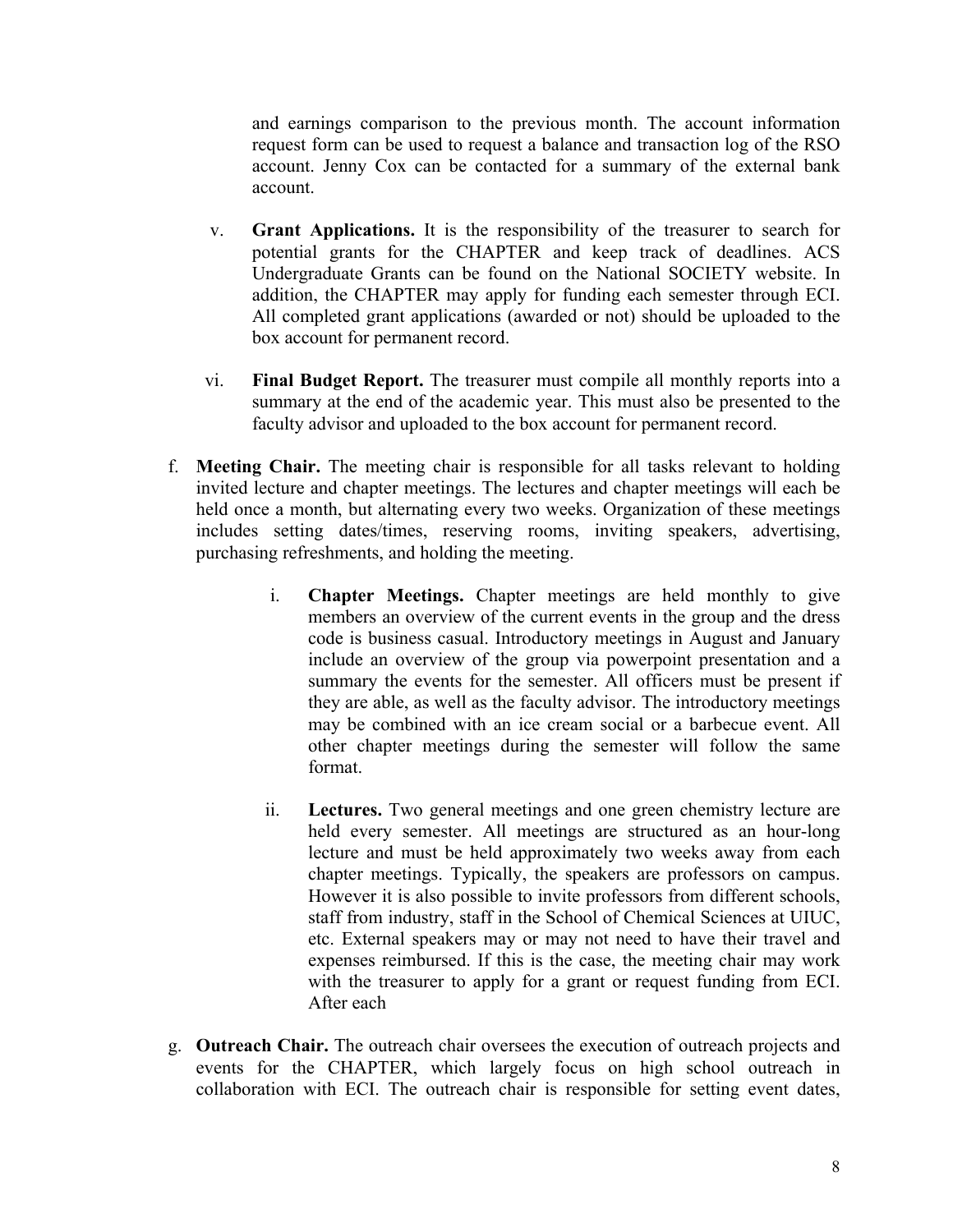gathering volunteers from the chapter, communicating with the ECI U.S. National Chemistry Olympiad Coordinator, and contacting high school teachers and administrators participating in the outreach program.

- i. **Overview.** The section-wide High School Outreach Program includes volunteers from the undergraduate CHAPTER, an ECI U.S. National Chemistry Olympiad Coordinator, and teachers from local high schools in the High School Outreach Committee. The CHAPTER's role is to (1) prepare students for the USNCO exams and to (2) reach out to local ChemClubs and plan demonstrations, lab tours, or Q&A events. The outreach chair should work with the ECI USNCO coordinator because the USNCO coordinator will help advertise these events to local high schools.
- ii. **Demonstrations.** There are two demonstrations at local ChemClubs that the CHAPTER hosts: "Light, Energy, and Matter" in September and "Forensics Chemsitry" in February. Each demonstration should be performed during the specified month for all local high schools that request it. These demonstrations should take less than an hour to complete, should include discussion about concepts in the demonstration, and should be adapted from procedures that are already on the box account. The outreach chair should carefully plan each visit in advance. This includes: gathering 3-5 volunteers for each demonstration visit per high school, contacting the schools for the best visit date and time, finding transportation to the schools, training volunteers during the dry run, and running the events. The outreach chair must ensure all materials and chemicals for the demos are provided and that all volunteers are properly trained before going to the high schools. The faculty advisor should be involved in this process and any updated procedures should be uploaded to the box account.
- iii. **USNCO Practice Exams.** The outreach chair must organize some kind of practice in the fall (October or November) for high school students that would like to participate in the USNCO exams. For example, this could consist two sessions that consist of mock written and lab exams or a one-day interactive game format. Supplies or prizes can be requested from ECI and the outreach chair can work with the treasurer to submit this request.
- iv. **USNCO Exams.** The outreach chair must help the USNCO coordinator from the local section run the national exams during the spring. This includes: reserving rooms and lab space, supervising exams, preparing lab materials, and testing labs prior to the exam.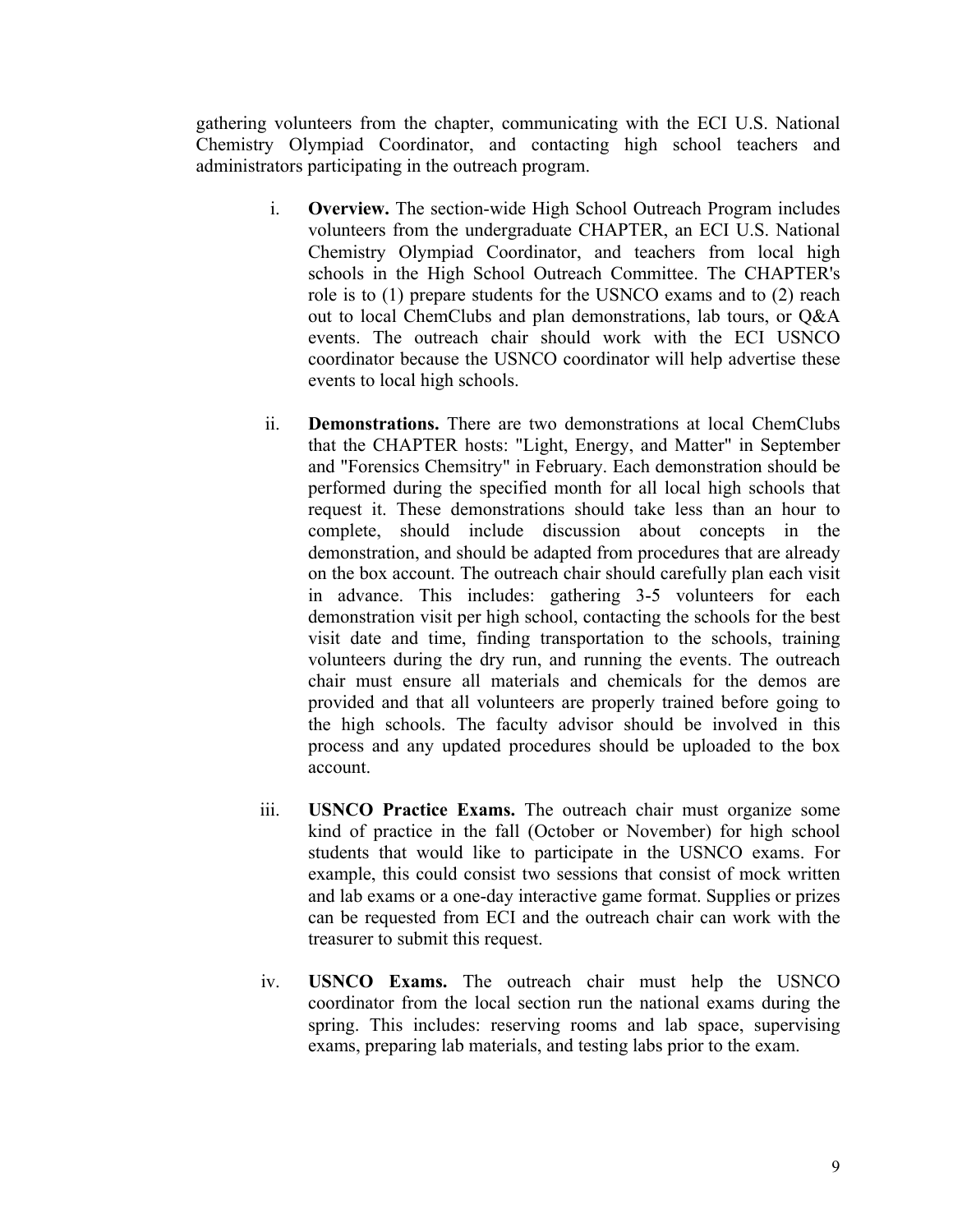- v. **Lab Tour and Q&A Event.** After all of the events for the year, the outreach chair must invite high school students to visit the UIUC campus in May for a lab tour, networking lunch, and Q&A panel with undergraduates from the CHAPTER.
- h. **Advertising Chair.** The advertising chair is responsible for distributing event details so that it reaches more than only very active CHAPTER members. This includes: creating and distributing posters and flyers for all events, updating social media with upcoming events, and updating social media after events have occurred.
	- i. **Flyers.** The advertising chair must create flyers for each professional event. This flyer must include the CHAPTER logo, group name, event title, presentation title, date, time, location, a photograph, twitter handle, and if food/drink will be included. Flyers should be posted around Noyes, the Chemistry Annex, RAL, and CLSL. The flyers can be printed in PDF form at the English building, in room 143 (first floor, in a corner) by emailing the PDF flyer to fandsprintenglish@fs.Illinois.edu and telling them that the RSO needs to print flyers. All old flyer should be uploaded to the box account for permanent record.
	- ii. **Social Media.** The advertising chair should post all event details and a post-event update on all websites where appropriate (Facebook, Twitter, and Instagram). Pictures of events should be saved and sent to the president to include in the yearly report.
- i. **Recruiting Chair.** Recruiting chair is responsible for advertising, specifically to students that have no prior involvement in the CHAPTER. This advertising should be focused on what the group does, and less on specific upcoming events. Small quarter page flyers can be distributed in the advising and career services offices. The recruiting chair is responsible for organizing class announcements at the first week of each semester, the board passes out flyers before class starts. The recruiting chair should also work with the faculty advisor to distribute a PowerPoint slide for professors to use at the beginning of their classes and to have the chemistry office send out an email to incoming freshmen with an informational flyer about the group.
- j. **Social Chair.** The social chair plans all social events for the club, including (but not limited to) a beginning of the year barbecue event, bar crawls, trivia nights, barn dances, movie nights, and local activities (i.e. Curtis Orchard in the fall). The social chair plans these activities with advice from the entire board to make sure there is not more than approximately one large event per week. Past social events should be documented and details about planning and event success should be uploaded to the box account for permanent record.
- k. **Tutoring Chair.** The tutoring chair arranges and oversees the CHAPTER tutoring hours. Tutoring hours should be assigned during the first week of each semester. All executive members are obliged to participate in at least one hour of tutoring.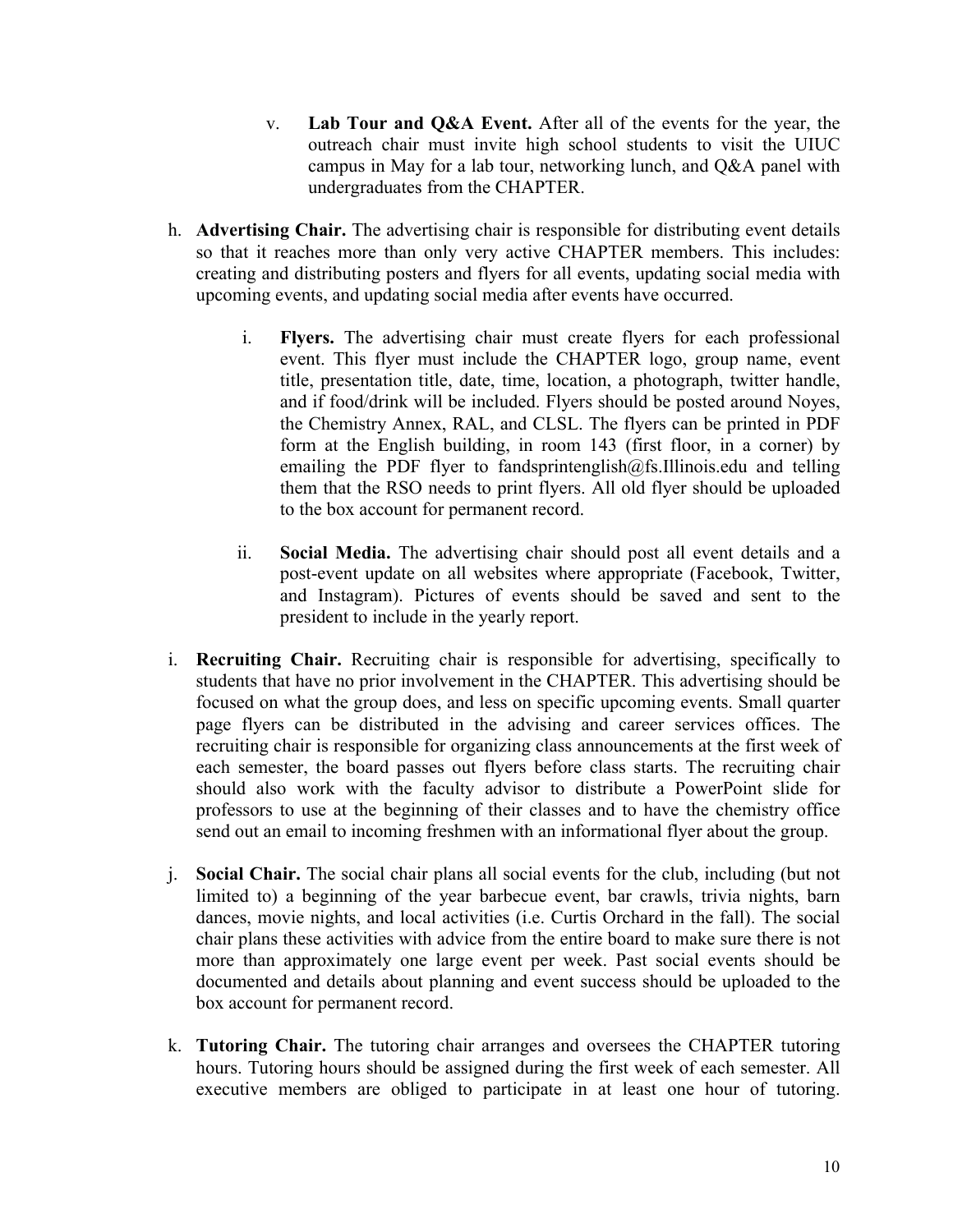Additionally, the tutoring chair should ask the secretary to send out an email that asks if any general members would like to tutor. By second week of the semester, tutoring hours should be finalized and rooms should be reserved. The tutoring room is chemistry library group study room. Rooms can be reserved on the library website. Additional professional events can be set throughout the semester with officer board approval, including: resume building workshops, class registration Q&A sessions, and maintaining a database of scholarship, research, and internship opportunities.

l. **Webmaster.** The webmaster is responsible for updating and revising the CHAPTER website. The website is hosted through wix.com and instructions for updating the website are uploaded on the box account. The webmaster must insure that all information is updated and that the website accurately shows the events that are offered in the CHAPTER and also accurately highlights the CAPTER achievements. Additionally, the new officers should be changed before the end of the school year.

**Section 5.** In the event of a vacancy in the office of president, the vice president shall assume the duties of president for the remainder of the term. All other vacancies can be filled by majority vote of the officers through interim appointment for the period up to the next annual election. At that time, the procedures for election as outlined in the bylaws of the CHAPTER shall be followed.

# **BYLAW V Manner of Election and Terms of Office**

**Section 1.** Officers shall be elected annually during the end of each Spring semester by the members at one of the chapter meetings.

**Section 2.** With sufficient notice before the elections, the CHAPTER must send an email to all members with a request for self-nomination. This request must include a list of available positions with their descriptions. Each person may run for a maximum of three positions, but must rank their preferences on the ballot.

**Section 3.** After the deadline for self-nominations has passed, the CHAPTER must send an email to all members with the final ballot. This ballot should include descriptions/qualifications and member points for each person.

**Section 4.** The election of officers shall be conducted by a ballot distributed to the members of the Section during a CHAPTER meeting. Officers are elected by receiving a majority of the votes but the same person can't get elected to more than one position if there is a willing alternative. Members that cannot attend may cast their vote by replying to the email containing the ballot.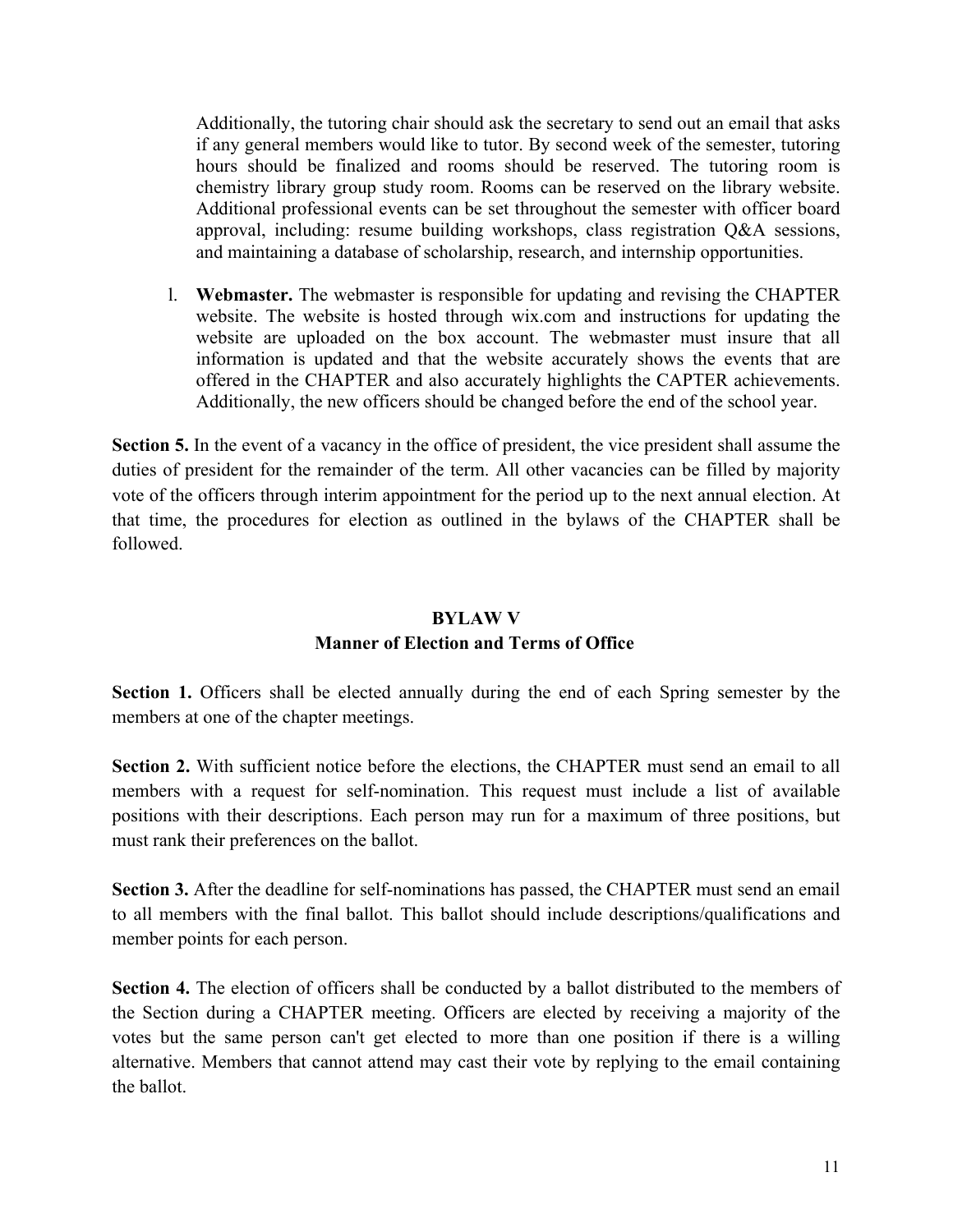**Section 5.** Elected officers shall serve for a term of one school, year beginning after finals or until their successors are elected.

#### **BYLAW VI Recall of Elected Officials**

**Section 1.** The elected officials of the CHAPTER are subject to recall for neglect of duties or conduct injurious to the SOCIETY.

**Section 2.** The recall of an official shall be initiated when a signed petition, indicating in writing the specific charges and reasonable substantiating evidence, is submitted to the president from at least five members of the CHAPTER. In the event the president is the official in question, the vice-president shall receive the petition and shall assume the duties of the president with respect to this issue until the issue is resolved.

**Section 3.** The president shall, without delay, determine that the petitioners are aware of the gravity of their actions and the procedures to be followed. The president shall seek an alternate resolution to the problem and a withdrawal of the petition at this time. In the absence of a resolution to the problem, the president shall notify the officers (including the faculty advisor) and call a special meeting within thirty days.

**Section 4.** The officers shall promptly continue the recall process or dismiss the petition as illfounded or find an alternate resolution to the problem. The president shall promptly inform the petitioners and the official of the decision of officer. If no contact with the official can be made after a reasonable effort, the officers may remove the official in question with a two-thirds (2/3) vote of the remaining members.

**Section 5.** The vacancy provisions of these bylaws shall be used to fill a vacancy caused by a recall process. The Executive Director of the SOCIETY shall be informed of the recall and the filling of the vacancy.

## **BYLAW VII Committees**

Section 1. The president shall establish committees as necessary for the proper operation of the CHAPTER with approval of the officers via majority vote.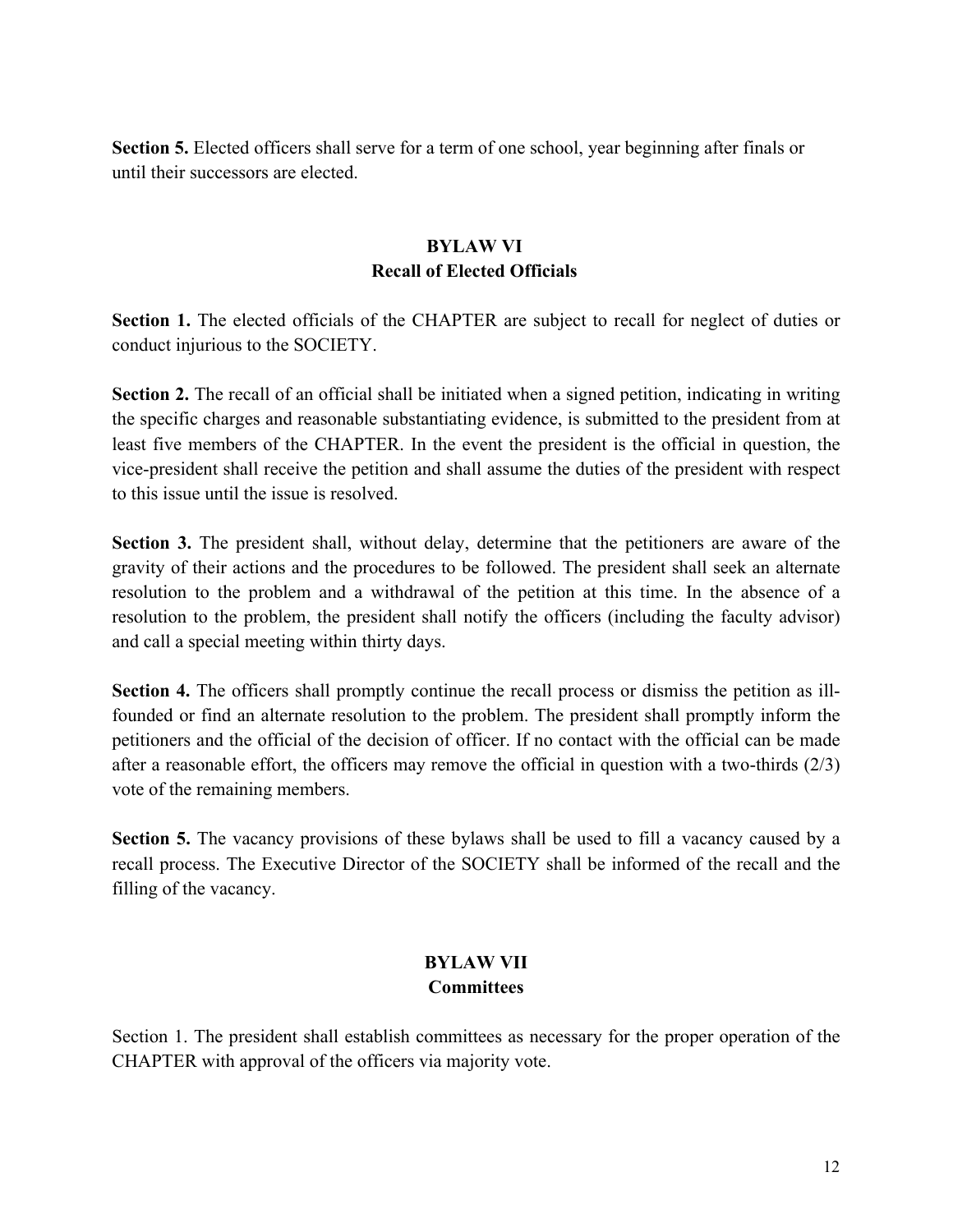Section 2. The CHAPTER shall have the following standing committees: outreach, undergraduate research symposium, and tutoring.

Section 3. Each standing committee must have a committee chair.

Section 4. A vacancy in a committee chair position shall be filled by appointment of the president of the organization with input from the outgoing committee chair.

### **BYLAW VIII Meetings and Events**

Section 1. The officers shall designate the times and places of meetings and events as they finds necessary or desirable for the proper functioning of the CHAPTER.

**Section 2.** All meetings and events should be finalized before the start of each semester and made available to all members of the CHAPTER. This finalized schedule of events should be approved by the faculty advisor and also sent to ECI, indicating which events should be advertised to the entire local section.

**Section 3.** Officers should have a short weekly closed meeting to discuss upcoming events. The president must make an agenda for these meetings and the secretary must email out minutes to all officers after the meeting. These meetings may be occasionally cancelled upon agreement of the officers.

**Section 4.** The most recent edition of Robert's Rules of Order Newly Revised shall be the parliamentary authority for all matters not covered in these bylaws or in the SOCIETY's documents.

**Section 5.** The rules contained in Robert's Rules of Order, Revised, shall govern the organization in all cases to which they are applicable and in which they are not inconsistent with the bylaws or the special rules of order of the organization.

## **BYLAW IX Finances**

**Section 1.** Members of the Section may be assessed voluntary CHAPTER dues in an amount set by the officers. The officers shall have the option to waive or discount dues as appropriate.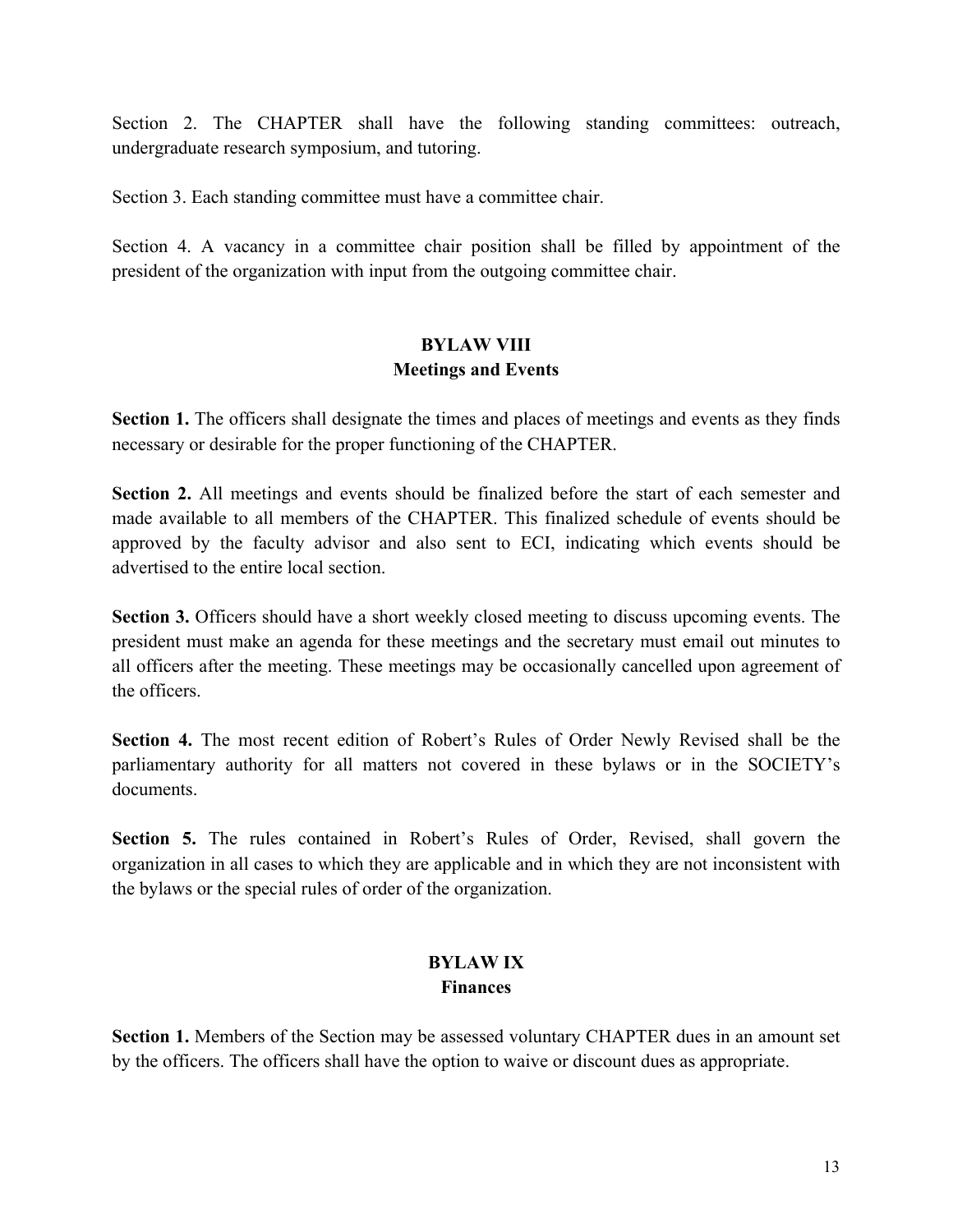**Section 2.** The Section may raise or collect funds to be expended for local purposes, and may have the entire management and control of such funds insofar as such management and control shall not conflict with any provision of these bylaws or with the Constitution or Bylaws of the SOCIETY.

**Section 3.** The CHAPTER shall adhere to all ECI, SOCIETY, and campus financial policies as set forth in the UIUC Code of Student Conduct and the UIUC Student Organization Policies and Guidelines.

**Section 4.** The treasurer must compile all monthly financial reports into a summary at the end of the academic year. This must be reviewed by the board, presented to the faculty advisor, and uploaded to the box account for permanent record.

## **BYLAW X Bylaw Amendments**

**Section 1.** CHAPTER bylaws should be reviewed and revised by the new officers before the start of each school year.

**Section 2.** After revisions, the new bylaws must be passed by majority vote.

**Section 3.** Upon each amendment, names and signatures are required.

**Section 4.** Permanent record of this signed document must be kept by the faculty advisor.

**Section 5.** The updated document must be posted on the CHAPTER website and sent to ECI.